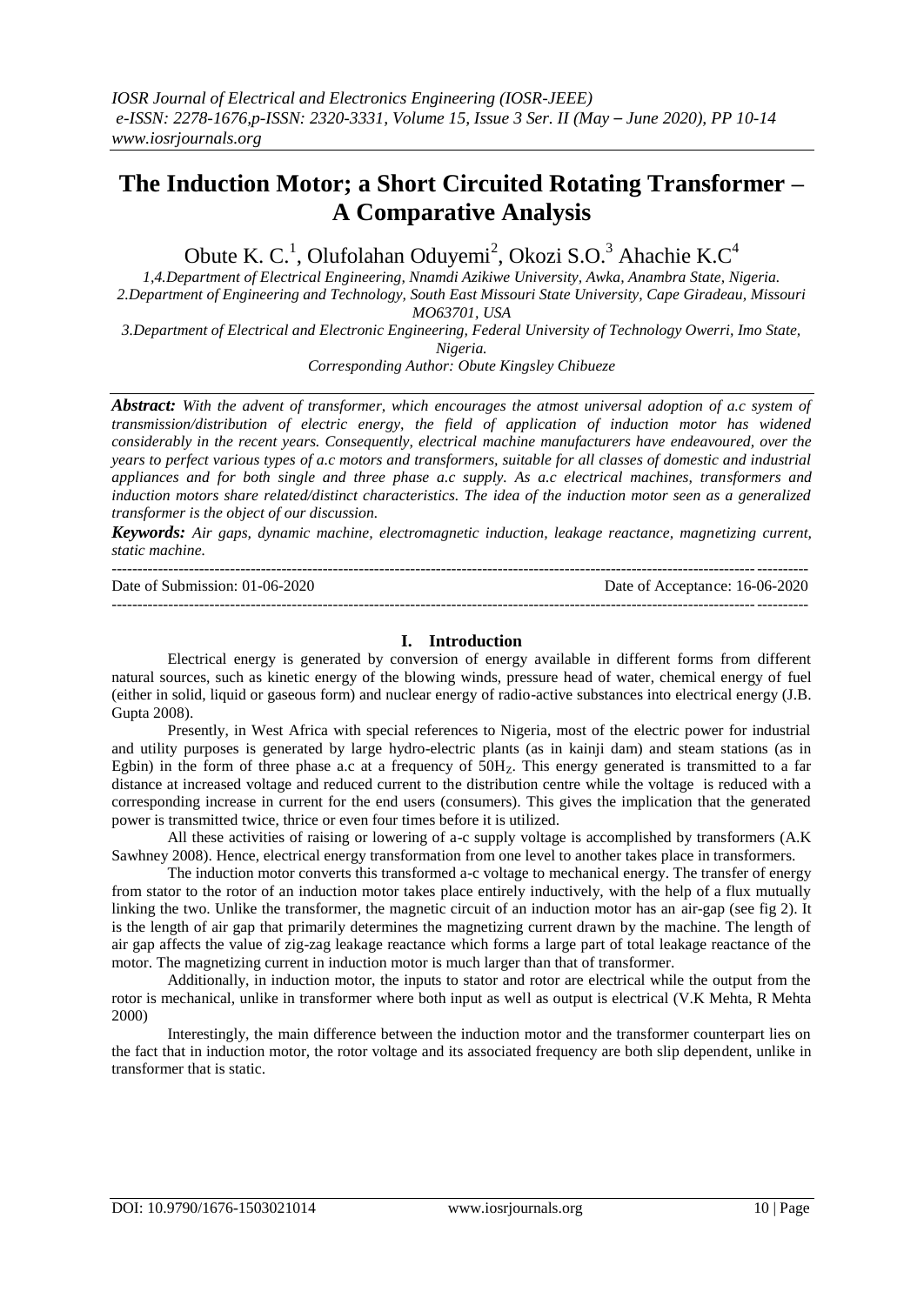

Plate 1: The Electric Transformer

Plate 2: The Electric Motor

# **II. Analogous features of the equivalent circuits of the two machines**

The equivalent circuits of all induction motors are similar to those of transformers, only that the rotors of induction motors rotate and mechanical power is developed.

Obviously, the stator windings of all induction motors are connected to supply mains and the rotor windings short circuited. The electrical energy is transformed from the stator winding to the short-circuited rotor winding by transformer action (Electromagnetic induction).

Hence, the induction motor is seen as transformer with a rotating short circuited secondary winding. The stator winding is an equivalent of the transformer primary and the rotor winding corresponds to transformer secondary. Owing to conditions of similarity of fluxes and voltages of the two a-c machines, one may expect a great similarity in the equivalent circuits of the two machines.



**Fig. 1:** Per-phase equivalent circuit of a transformer on load.



**Fig 2:** Per-phase equivalent circuit of an induction motor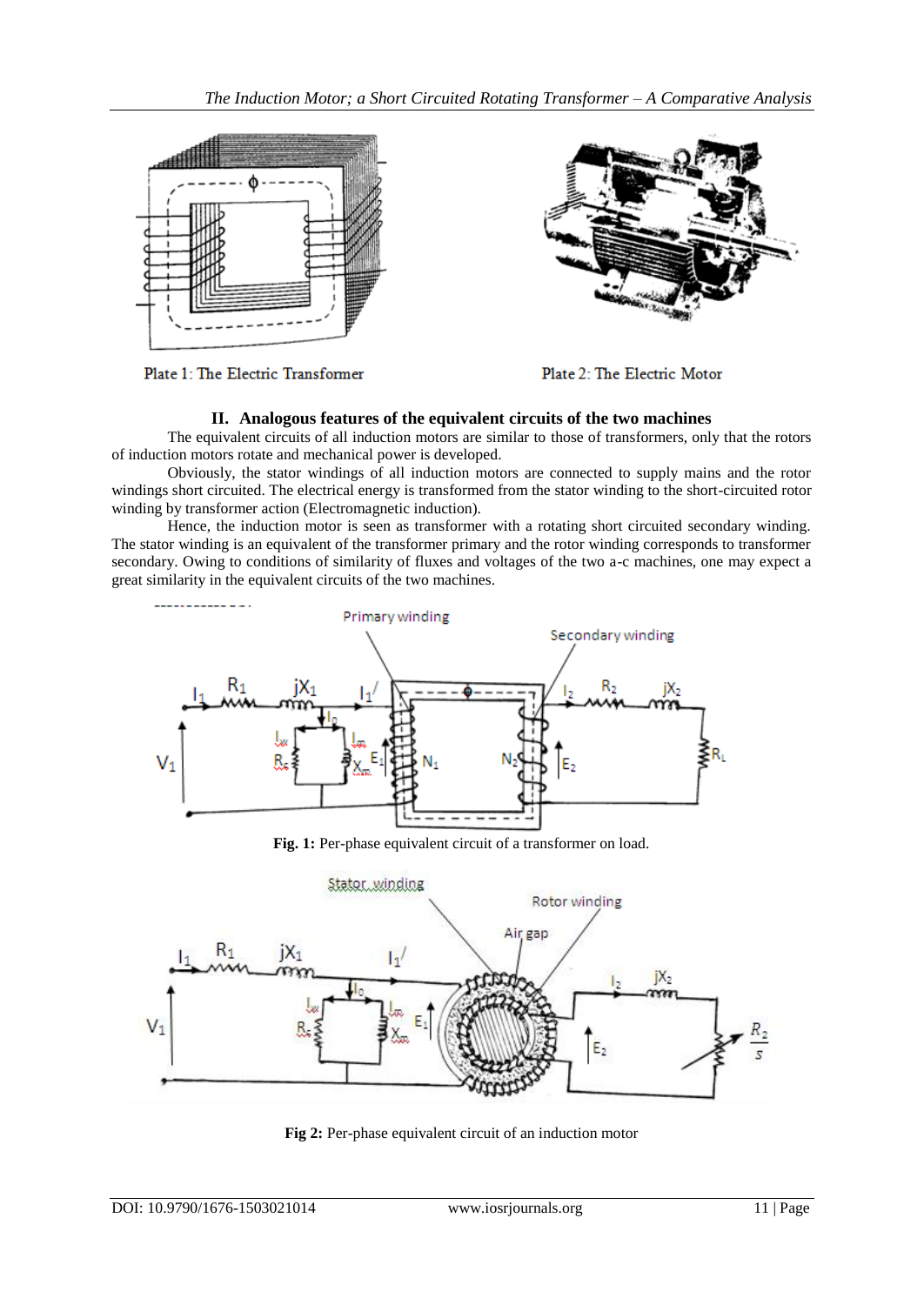In the stator circuit of figure 2, the events are similar to those in the transformer primary of figure 1. The applied voltage per phase to the stator is  $V_1$ , while  $R_1$  and  $X_1$  represent the stator resistance and leakage reactance per phase respectively.

The magnetic flux which links the primary (stator) winding as well as the secondary (rotor) winding are produced by  $V_1$ . When the transformer is at no load, the primary winding draws a no load current  $I_0$ . When losses are considered, then the no-load current  $I_0$  is the phasor sum of two components Viz;

i. The magnetizing component  $(I_m)$  in phase with the flux

ii. The core-loss component  $(I_w)$  supplying the Hysterises and Eddy current losses. Hence the no load current is given by;

$$
I_0 = \sqrt{I_m^2 + I_w^2}
$$

4

5

The parallel combination of the core loss resistance  $(R_c)$  and magnetizing reactance  $(X_m)$  represents the no load losses and the production of magnetic flux respectively.

More-still, counter e.m.f.s are generated in the stator winding, owing to rotating air gap flux wave. The stator terminal voltage (applied voltage per phase), must overcome the counter e.m.f. If the counter e.m.f is -E1. and the stator leakage impedance drop is  $I_1(R_1+iX_1)$ , then the stator terminal voltage (V<sub>1</sub>) yields;

$$
V_1 = -E_1 + I_1 (R + jX_1)
$$

$$
I_1 = I_1' + I_0 \tag{3}
$$

Where  $I_1$  is the stator current and  $I_1$  is the load component and counteracts the rotor mmf.

In induction motor, I<sub>0</sub> supplies the resultant air gap flux  $(\emptyset)$  and no load losses (core loss + friction + windage loss + small stator and rotor  $I^2R$  loss). But in transformer,  $I_0$  supplies core loss only. Therefore  $I_0$  is not called no-load current in induction motor as it is called in transformers (Smarajit Ghosh 2007). The Product –  $E_1I_w$  in a three phase induction motor gives the core less per phase.

In the rotor circuit of figure 2, the events are almost entirely different from those in the transformer secondary of figure 1. Here  $R_2$  and  $X_2$  represent the secondary (rotor) resistance per phase respectively. At varying slip s, the rotor reactance changes, so that the per phase rotor current yields;

$$
I_2 = \frac{E_2}{\frac{R_2}{S} + jX_2}
$$

When an induction motor is stationary (at stand still), the stator and rotor windings form the equivalent of a transformer as in figure 1 (with  $R_2$  short-circuited). Hence, equation 4 becomes;

$$
I_2 = \frac{E_2}{R_2 + jX_2}
$$

The rotor e.m.f  $(E_2)$  becomes;

$$
E_2 = \left(\frac{N2}{N1}\right) E_1 \text{ (transfer term, equation)} \tag{6}
$$

When the induction motor is running, the induced e.m.f in the rotor is less since the relative movement between conductors and rotating field is less. The induced e.m.f is proportional to this movement, hence it must be proportional to the slip(s) (John Bird 2010). Hence when running, rotor e.m.f per phase is given by;

$$
E_r = sE_2 = s\left(\frac{N2}{N1}\right) E_1
$$

### **III. Transformer Equivalent Circuit of Induction Motor**

The merging of the transformer and the induction motor equivalent circuits of fig 1 and 2 gives the transformer equivalent circuit of induction motor. In such combination, one must be aware that the input to the primary and output from the secondary of a transformer is electrical. In an induction motor, the inputs to the stator and rotor are electrical, but the output from the rotor is mechanical. Hence it becomes imperative to replace the mechanical load  $\frac{R_2}{s}$  by an equivalent electrical load  $(R_L)$ . This brings about the transformer equivalent circuit of the induction motor of figure 3.



**Fig 3-Per phase transformer equivalent circuit of a 3 phase induction motor with load resistance**  $(R_L)$ **.**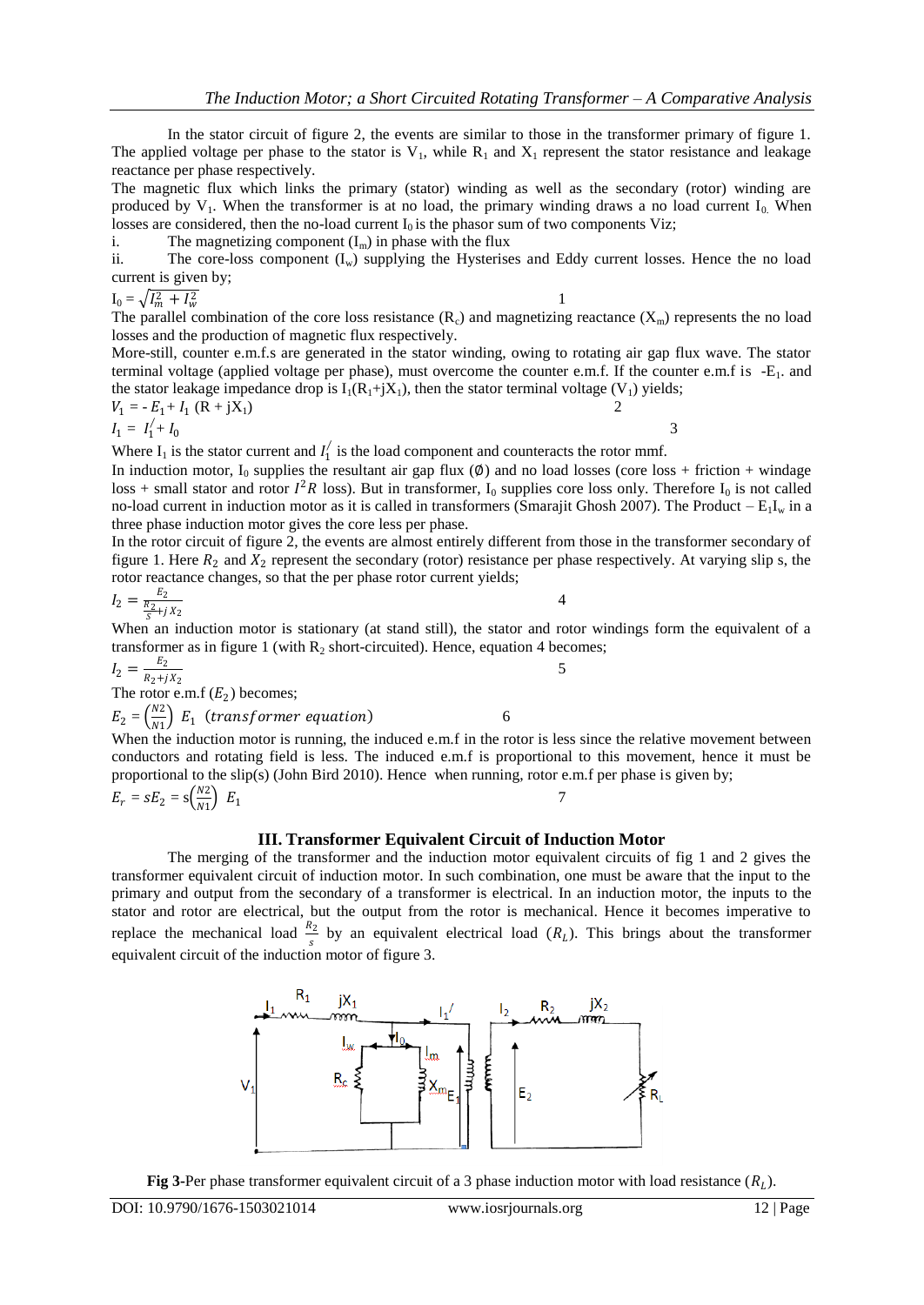Refer to figure 2, at the rotor side, we have a rotor circuit that has a fixed reactance  $X_2$  connected in series with a variable resistance  $\frac{R_2}{S}$  and supplied with constant voltage  $E_2$ . The quantity  $\frac{R_2}{S}$  is greater than  $R_2$  of figure 1, since s is a fraction with range of values 0≤s<1 (for induction motor operation on run condition). The variable resistance  $\frac{R_2}{s}$  can be divided into a fixed part  $R_2$  and variable part  $(\frac{R_2}{s} - R_2)$ .

So that 
$$
\frac{R_2}{s} = R_2 + (\frac{R_2}{s} - R_2)
$$
  
=  $R_2 + \frac{R_2}{s}$  (1-s)

From equation 8,

i. The first part  $R_2$  is the rotor resistance per phase and represents the rotor copper (cu) loss

ii. The second part  $\frac{R_2}{s}$  (1-s) is a variable resistance load. The power delivered to this load represents the total mechanical power  $(P_m)$  developed in the rotor.

This is a validation of figure 2 and figure 3 where the variable mechanical load  $(\frac{R_2}{s})$  on the induction motor is now replaced by a variable resistance load ( $R_L$ ) of value  $\frac{R_2}{S}$  (1-s). This is known as electrical load resistance ( $R_L$ ) or the electrical analogue of the variable mechanical load  $\binom{R_2}{k}$ . S

Hence, the electrical load resistance  $(R_L) = \frac{R_2}{s} (1-s)$  =  $R_2 (\frac{1}{s})$  $\frac{1}{s}$ -1) 9

Excitingly, from equations 8 and 9, for slip(s) = 1, the variable resistance  $\left(\frac{R_2}{s}\right)$  equals the rotor resistance  $(R_2)$ , as electrical load resistance  $(R_L)$  equals to zero. In an electric circuit, terminals of a zero resistance value imply an infinite (maximum) current flow between the terminals. Hence, figure 3 becomes the equivalent circuit of a short-circuited two winding transformer.

Similarly, for slip(s) = 0, the variable resistance  $\frac{R_2}{S}$  becomes infinite, just as the electrical load resistance  $(R_L)$  is infinity too. In an electric circuit, terminals of an infinite resistance value implies a zero (no) current flow between the terminals. Hence figure 3 is seen as the equivalent circuit of an open-circuited transformer.

#### **IV. Conclusion**

It is obvious that transformer and induction motors share related features both in their principles of operations and their equivalent circuits. Distinctively, in transformers, the approximate equivalent circuit is obtained by referring the parallel branch across the primary sides. This is because the no-load current  $(I_0)$  is between 3% to 5% full-load current  $(I_F)$ . Also, the per unit leakage reactance is low. Unlike the transformer, for the induction motors, the no load current is between 25%-50% of full load with a corresponding high per unit leakage reactance. To this effect, if the parallel branch is referred to the stator side, considerable error will be introduced.

However, core losses in induction motors are usually constant, especially during normal operating condition. Owing to this condition, the core loss resistance  $R<sub>C</sub>$  representing the motor core loss can be neglected, so that the parallel part of the equivalent circuit of figure 3 has only the magnetizing reactance  $(X_m)$ .

#### **References**

- [1]. A.K Sawhney (2008). "Electrical machine Design" Dhanpat Rai and Co.(p) Ltd. Educational and technical publishers 1710, Nai Sarak, Delhi 110006
- [2]. J.B Gupta (2008). "A course in power systems" S.K. Kataria and sons. Publishers of Engineering and computer Books. 4424/6 Guru Nanak Market Nai Sarak Delhi-110006.
- [3]. John Bird (2010) "Electrical Circuit Theory and Technology" Published by Elservier L.T.D.
- [4]. Smarajit Ghosh (2007) "Electrical Machines" Published by Dorling Kindersley (India) Pvt. Ltd, Licensees of Pearson Education in South Asia. Head Office: 482, F.I.F., Palparganj, Delhi 110092, India.
- [5]. V.K. Mehta, Rohit Mehta (2000). "Principles of Electrical Machines" S. Chand and company Ltd (AN ISO 9001:2000 Company) Ram Nagar, New Delhi-110055.